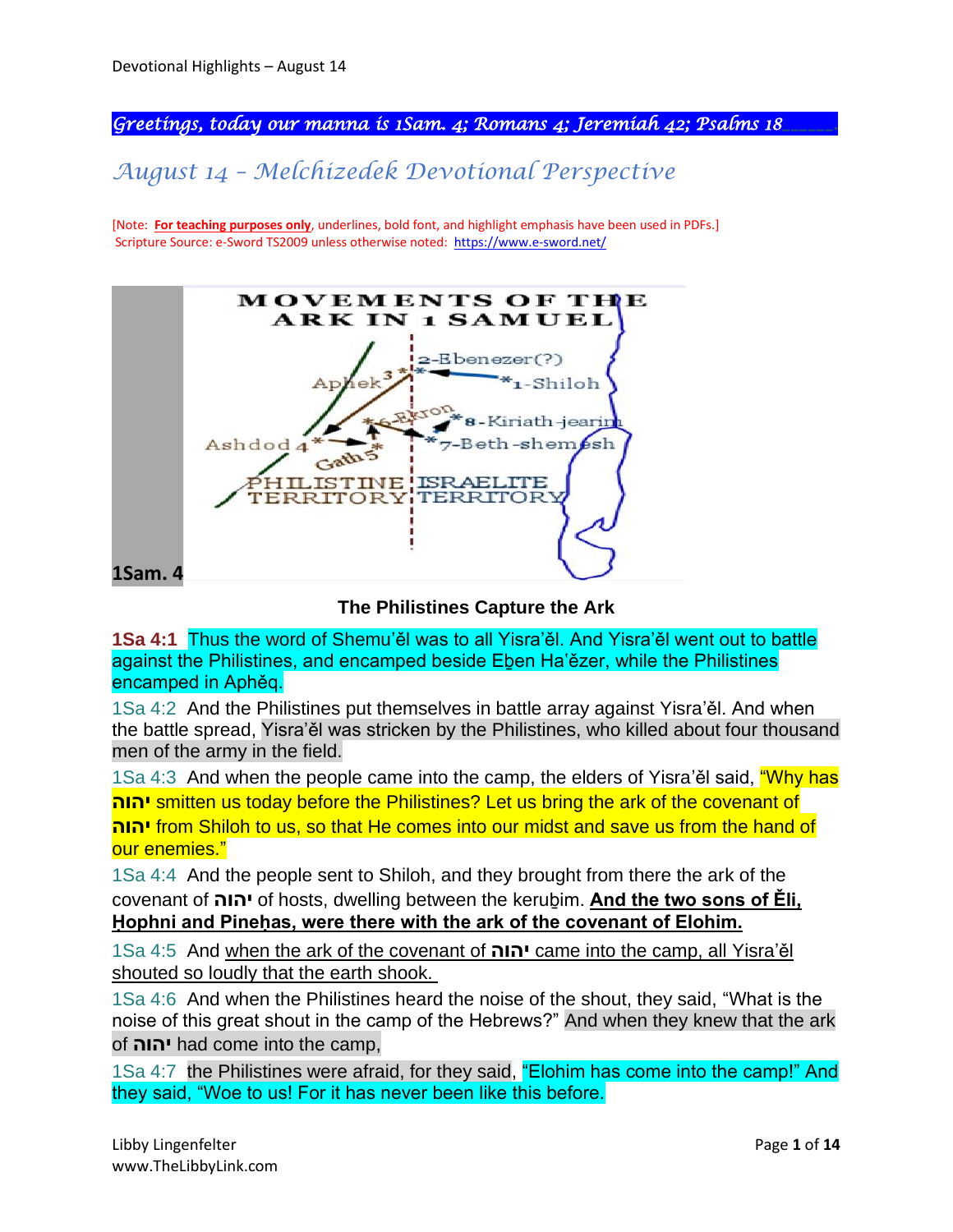1Sa 4:8 "Woe to us! Who shall deliver us from the hand of these mighty Elohim? These are the Elohim who struck the Mitsrites with all the plagues in the wilderness.

1Sa 4:9 "Be strong and be men, you Philistines, that you do not become servants of the Hebrews, as they have been to you. Be men, and fight!"

1Sa 4:10 And the Philistines fought, and Yisra'ěl was smitten, and every man fled to his tent. And the slaughter was very great, and **there fell of Yisra'ěl thirty thousand** foot soldiers.

1Sa 4:11 And **the ark of Elohim was captured**, and the two sons of Ěli died, Ḥophni and Pinehas.

#### **The Death of Eli**

1Sa 4:12 And a man of Binyamin ran from the battle line the same day, and came to Shiloh with his garments torn and dirt on his head.

1Sa 4:13 And he came in and saw Ěli, sitting on a seat by the wayside watching, for his heart trembled for the ark of Elohim. And the man came into the city and reported it, and all the city cried out.

1Sa 4:14 And Ěli heard the noise of the outcry and said, "What is the noise of this uproar?" And the man came hastily and informed Ěli.

1Sa 4:15 Now **Ěli was ninety-eight years old** and his eyes were so dim that he was unable to see.

1Sa 4:16 And the man said to Ěli, "I am he who came from the battle. And I fled today from the battle line." And he said, "What was the matter, my son?"

1Sa 4:17 And the messenger answered and said,

- "Yisra'ěl has fled before the Philistines,
- and there has been a great slaughter among the people.
- And your two sons have died, Hophni and Pinehas,
- and the ark of Elohim has been captured."

Eli dies at the hearing of the news of the ark of Elohim.

1Sa 4:18 And it came to be, when he made mention of the ark of Elohim, that Eli fell off the seat backward by the side of the gate. And his neck was broken and he died, for the man was old and heavy. And he ruled Yisra'ěl forty years.

The reported news also causes Pinehas' wife to go into labor.

1Sa 4:19 And his daughter-in-law, Pineḥas' wife, was pregnant, about to bear. And when she heard the news that the ark of Elohim was captured, and that her father-inlaw and her husband were dead, **she bowed herself and gave birth, because her pains came upon her.**

1Sa 4:20 And about the time of her death the women who stood by her said to her, "Do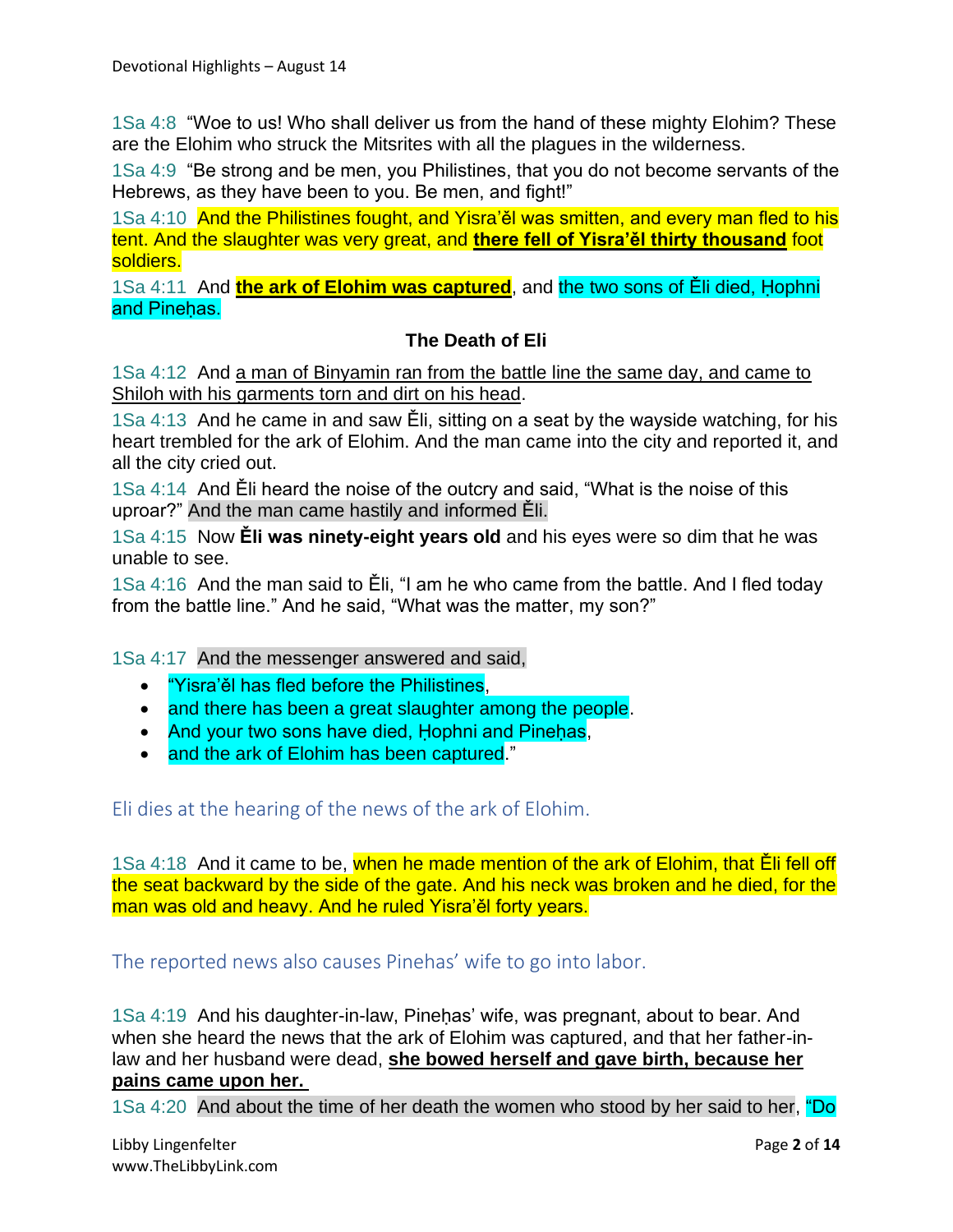not fear, for you have borne a son." But she did not answer, nor did she set her heart to it.

1Sa 4:21 And she **called the child Iḵaḇoḏ**, saying, "The esteem has departed from Yisra'ěl!" because the ark of Elohim was taken and because of her father-in-law and her husband.

#### **BDB Definition:**

**Ichabod** = "no glory"

1) a son of Phinehas, so named because of the capture of the Ark by the **Philistines** 

1Sa 4:22 And she said, "The esteem has departed from Yisra'ěl, for the ark of Elohim was taken."

 **-------------------------------------------Ichabod-------------------------------------------**

**Excerpt:** ... Once the [Ark of the Covenant](https://www.gotquestions.org/ark-of-the-covenant.html) was built and placed in the tabernacle in the wilderness, and later in the temple in Jerusalem, God's glory resided there as a symbol of His presence among His people. When the Ark was captured by the Philistines, the glory departed from the Israelites—Ichabod became a reality.

Jesus later refers to the concept of the glory of God leaving Israel. In His last message to the populace of Israel, His final word to the religious leaders was "O Jerusalem, Jerusalem, you who kill the prophets and stone those sent to you, how often I have longed to gather your children together, as a hen gathers her chicks under her wings, but you were not willing. Look, your house is left to you desolate" [\(Matthew](https://biblia.com/bible/esv/Matt%2023.37%E2%80%9338)  [23:37–38\)](https://biblia.com/bible/esv/Matt%2023.37%E2%80%9338). That was His final statement of judgment on Israel for the rejection of their Messiah. He has indicted their leaders and, by indicting the leaders, indicted all the people who followed the leaders. And now He says their house is left desolate—Ichabod, the glory is departing.

Notice that He says *your* house is desolate. Not My house, not My Father's house, as He used to call it. Now it's your house because God has left—Ichabod! God is no longer there, it's not the Father's house; it's not My house; it's your house. The Greek word translated "desolate," means "abandoned to ruin." This place is in abandonment. God has left. It's cursed, devoted to ruination. And they won't see Jesus again till He comes in full Messianic glory [\(Matthew 23:39\)](https://biblia.com/bible/esv/Matt%2023.39).

It is a terrible thing to experience the loss of the glory of God. And while Israel's ruin was temporary "until the fullness of the Gentiles" would be brought into the kingdom of God on earth [\(Romans 11:25\)](https://biblia.com/bible/esv/Rom%2011.25), one wonders how many churches today have lost the glory of the Lord, whether willingly or unknowingly. The same things that caused Ichabod in Israel—sin, disobedience, idolatry—are present in many of today's churches. Christians must never take the glory of God in our midst for granted, lest we wake up one day and find that Ichabod has become a reality among us.

**<https://www.gotquestions.org/Ichabod.html>**

## **Romans 4 Excerpt teaching commentary on Romans 4 by Matthew Nolan**

Link to Series: <https://www.torahtothetribes.com/series/romans-from-a-torah-covenant-perspective/>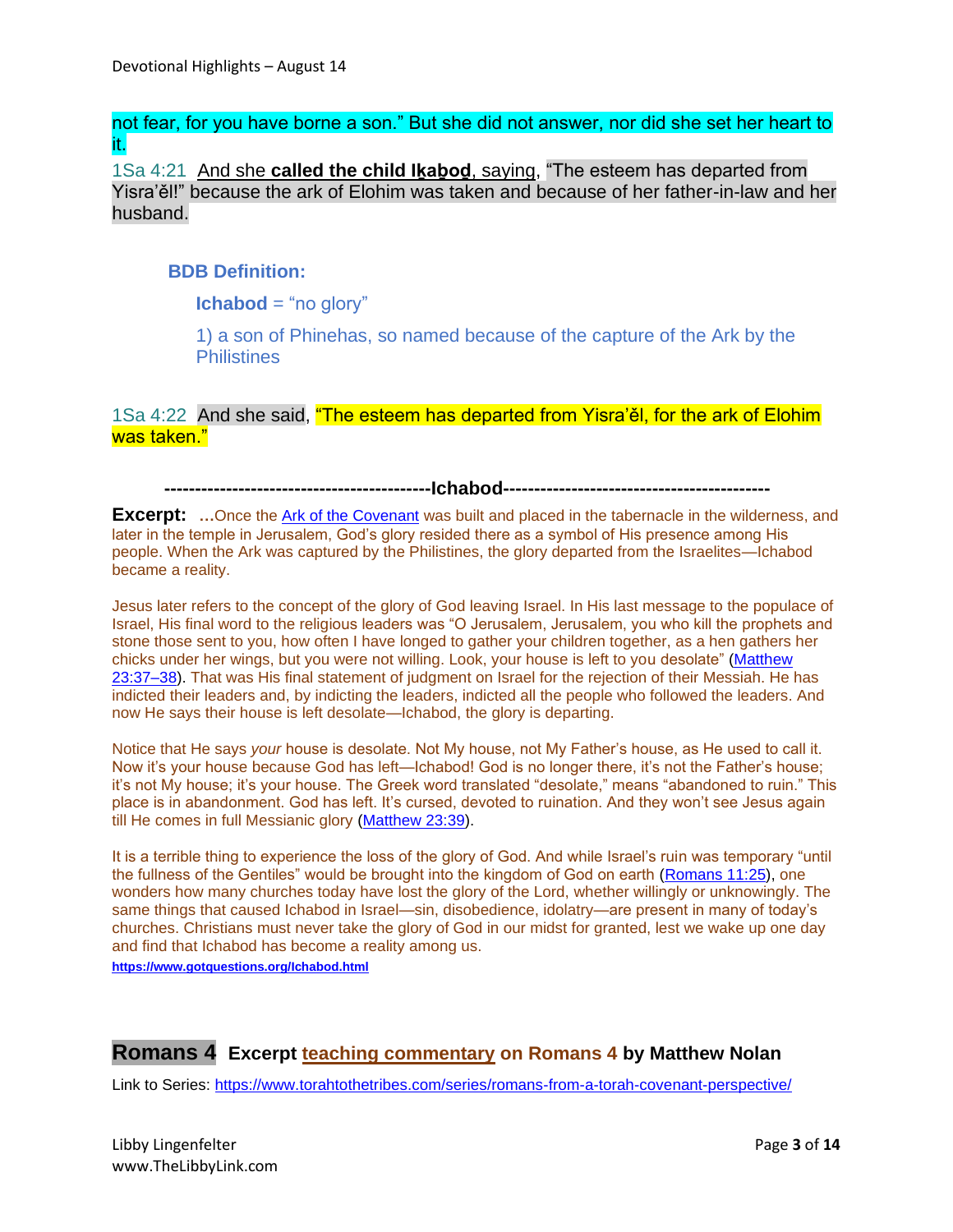Whose faith do you want to have? Shaul/Paul understood that mere adherence to a set of standards was not congruent with faith in Messiah. Salvation is not determined by works, heritage, tradition, or a single prayer you utter. As we are called from the nations to return to being biblical Israel, it is the faith and fidelity of our father, Abraham, which we must have.

#### **Abraham Justified by Faith**

**Rom 4:1** What, then, shall we say Abraham our father, to have found, according to the flesh?

Rom 4:2 For if Aḇraham was declared right by works, he has *ground for* boasting, but not before Elohim.

#### [**4:2 for if Abraham 'by works was declared righteous', he hath to boast—but not before God;]**

What does 'ex ergon dikaiothe'/ 'dvar tzadakah' mean?

- 1. That being this text limited to יהוהs declaration of forgiveness and innocence upon the guilty sinner; as Traditional Christianity teaches.
- **2. The reality is deeper**, this text **delves into the covenant membership reality of Abraham and his subsequent heirs!**

Rom 4:3 For what does the Scripture say? **"Aḇraham believed Elohim, and it was reckoned to him for righteousness.**"a **Gen\_15:6** Footnote: aSee also Gal 3:6.

This is **hearkening back to the Gen. 12 promise of nationhood and covenantal blessing**. But why; what happened?

Abraham's faith in יהוה was primary: **Genesis 26:5 Abraham obeyed me and kept my charge, my commandments, my statutes and my 'torotai.'**

Abraham had emunah/faith, faith that went far beyond any sort of adherence to a necessary required code of conduct.

Abraham's life is exemplified in, 'Abraham believed יהוה.'

*Natural byproduct of belief Vs. Unnatural byproduct of unbelief!*

**Deuteronomy 30:10 If thou shalt hearken unto the voice of יהוה thy Elohim to keep his commandments and his statutes which are written in this book of the law, and if thou turn unto יהוה thy Elohim with all thine heart, and with all thy soul.**

**Psalms 32:1 By David An Instruction. O the happiness of him whose transgression is forgiven, Whose sin is covered, O the happiness of a man, To whom יהוה imputeth not iniquity, And in whose spirit there is no deceit.**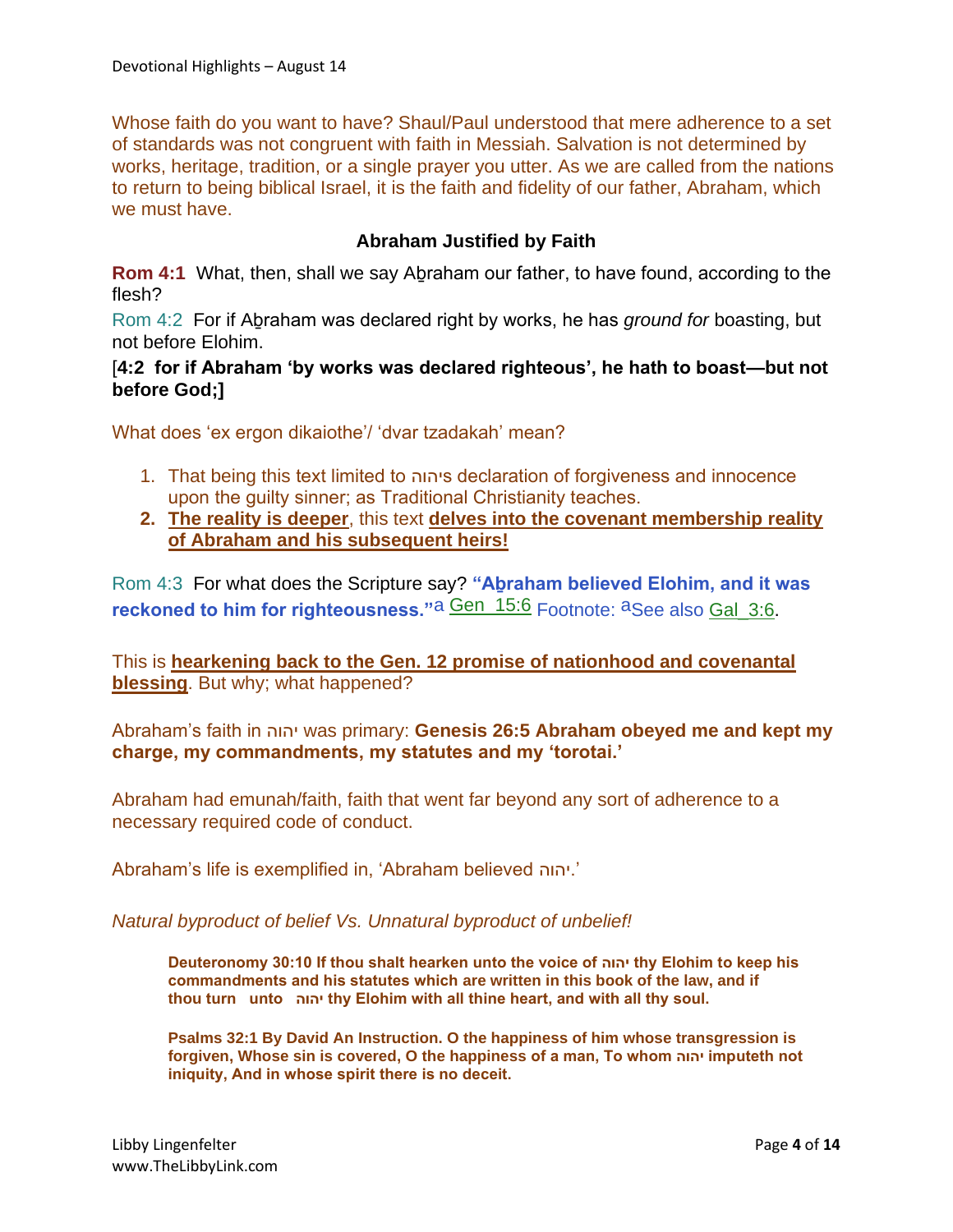**Proverbs 17:15 Whoso is justifying the wicked, And condemning the righteous, Even both of these are an abomination to יהוה .**

Abraham understood all that was accounted to him **came from belief in the promises of יהוה**,' He rejoiced to see Yahusha's day' in the covenant between the pieces and knew it was only the work of Yahusha in the covenant that brought about the availability of permanent forgiveness.

We have to be able to differentiate between the multiple components of justification/tzadakah, righteousness – forensic, covenantal-corporate, positional and individual!

**Psalms 106:30 And Phinehas standeth, and executeth judgment And the plague is restrained. And it is reckoned to him to righteousness, To all generations—unto the age.** (re: Numbers 25:7).

This isn't a verdict of innocence attributed to an individual, personal righteousness, because the next verse has, 'v'dor ad-olam' which draws our attention to the clan of Phinehas being reckoned as YHWH's own – **covenantal-corporate/clan**.

Gal 3:6 Even so Abraham "did believe Elohim, and it was reckoned unto him as righteousness." Gen 15:6.

Gal 3:7 Know, then, that those who are of belief are sons of Abraham.

Gal 3:8 And the Scripture, having foreseen that Elohim would declare right the nations by belief, announced the Good News to Abraham beforehand, saying, "All the nations shall be blessed in you,"a Gen 12:3. Footnote: aGen 18:18.

Gal 3:9 so that those who are of belief are blessed with Abraham, the believer.

Rom 4:4 And to him who is working, the reward is not reckoned as a favor but as a debt.

Rom 4:5 And to him who is not working but believes on Him who is declaring right the wicked, his belief is reckoned for righteousness,

Rom 4:6 even as Dawiḏ also says of the blessedness of the man to whom Elohim reckons righteousness without works:

Rom 4:7 **"Blessed are those whose lawlessnesses are forgiven, and whose sins are covered,**

Rom 4:8 **blessed is the man to whom יהוה shall by no means reckon sin."** Psa\_32:1-2.

Rom 4:9 Is this blessing then upon the circumcised *only*, or also upon the uncircumcised? For we affirm: **Belief was reckoned unto Aḇraham for righteousness.** Gen\_15:6.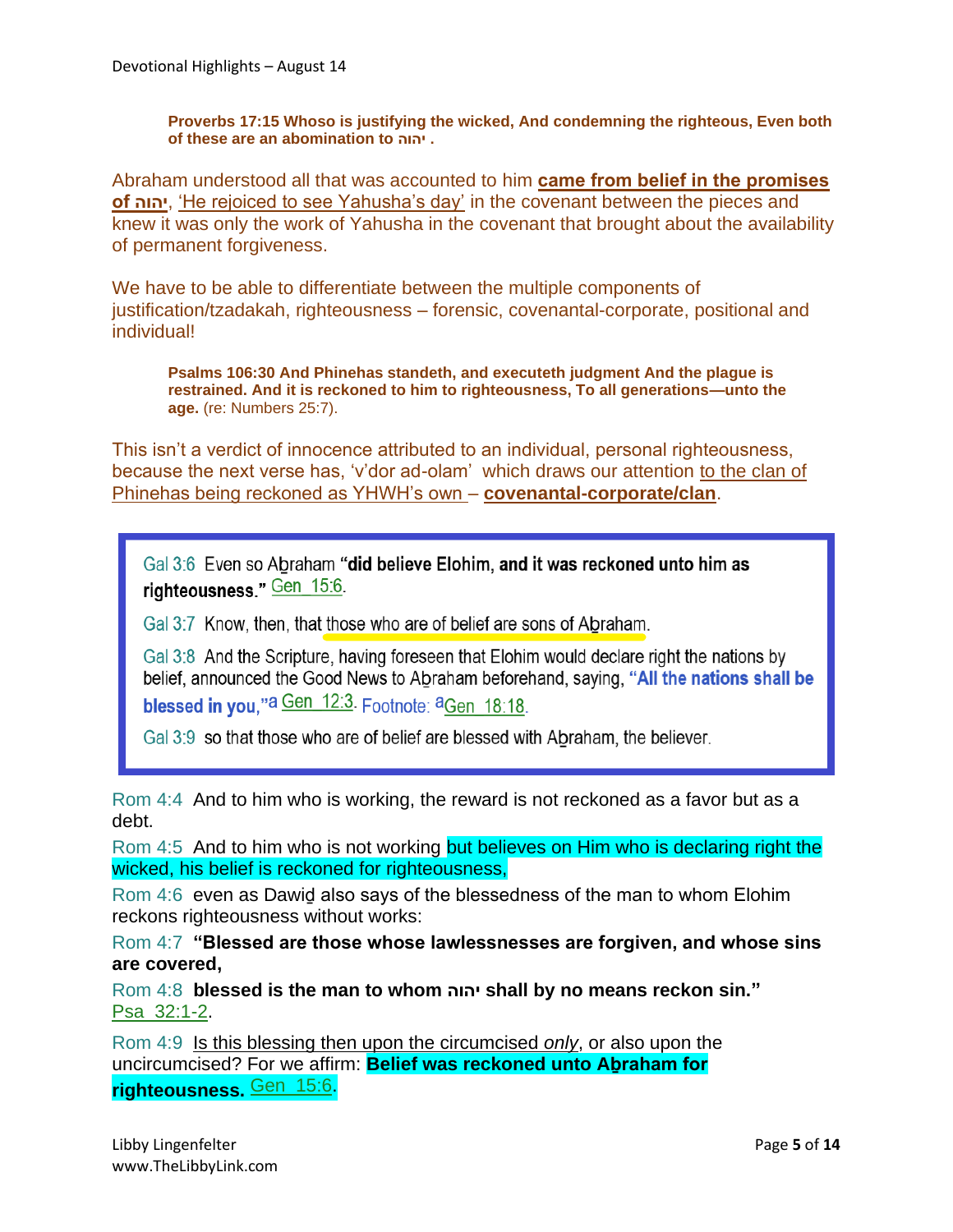Paul brings forth an answer to a very pertinent question that exists to this very day!

Rom 4:10 How then was it reckoned? Being in circumcision, or in uncircumcision? Not in circumcision, but in uncircumcision.

Rom 4:10 How then was it reckoned? Being in circumcision, or in uncircumcision? Not in circumcision, but in uncircumcision.

Answer: Not in circumcision, but in uncircumcision.

Rom 4:11 And he received the sign of circumcision, a seal of the righteousness of the belief *while* in uncircumcision, for him to be a father of all those believing through uncircumcision, for righteousness to be reckoned to them also,

Rom 4:12 and the father of circumcision to those who not only are of the circumcision, but who also walk in the steps of the belief which our father Aḇraham had in uncircumcision.

Genesis 15 is the covenant, where Yahusha said, 'Abraham, your father, was glad that he might see my day; and he saw and did rejoice.' (John 8:56). The cutting of the covenant and the passing through. Later, the token entrance sign to the covenant is given (Ch. 17).

The Pauline point; All Israel were to enter the covenant, both male and female by passing through the cutting of pieces, later symbolized through the cutting of the organ.

As Yahusha didn't pass through the cutting of Joseph's organ as seed – and the covenant was broken at Exodus 32 how did Yahusha get the covenantal restoration rights granted to him?

V.17 of Genesis 15. **He's the burning torch**; and Yahusha's circumcision is for all to enter covenant by faith through his crucifixion and resurrection.

**Colossians 2:11, in whom also ye were circumcised with a circumcision not made with hands, in the putting off of the body of the sins of the flesh in the circumcision of the Messiah.**

## **The Promise Realized Through Faith**

Rom 4:13 For the promise that he should be the heir of the world, was not to Abraham or to his seed through the Torah, but **through a righteousness of belief.**

Rom 4:14 For if those who are of the Torah are heirs, belief has been made useless, and the promise has been nullified,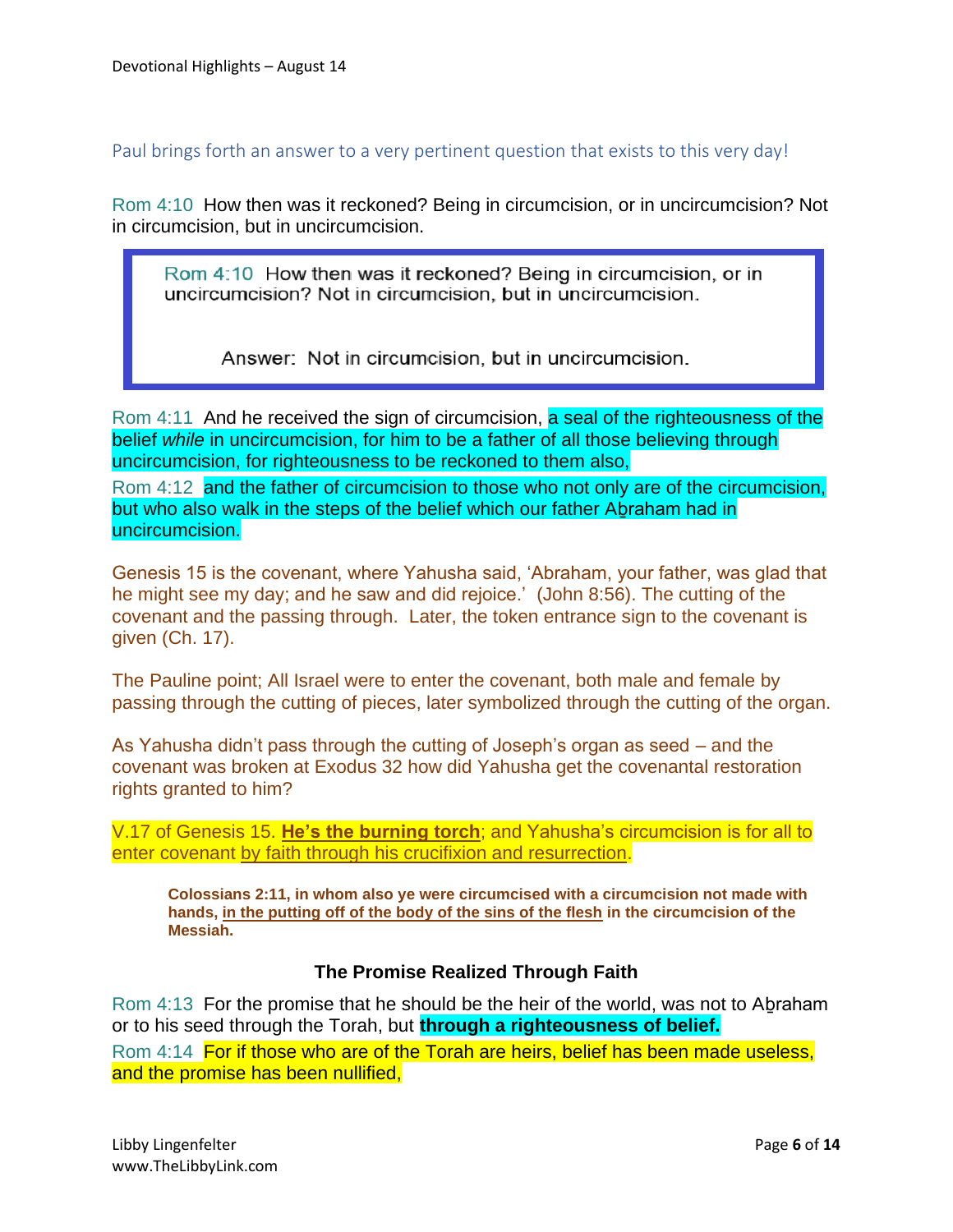The dichotomy to which Paul is speaking is this: Through the BoL [Book of the Law] no promise was made to Abraham and his seed. The promise came through 'pistis' **'covenantal faith and fidelity**.' If they who are of the BoL [Book of the Law] were to be heirs, then the faith of Abraham to which the promise was made would be void and useless.

Rom 4:15 for the Torah works out wrath, for where there is no Torah there is no transgression.

For the BoL [Book of the Law] did work wrath, for where there was no BoL [Book of the Law] there was no Golden Calf transgression.

**Galatians 3:17, and this I say, A covenant confirmed before by Elohim to Messiah, the BoL law, that came four hundred and thirty years after, doth not set aside, to make void the promise, 18 for if by BoL law be the inheritance, it is no more by promise, but to Abraham through promise did Elohim did grant it .19 Why, then, the BoL law? on account of the transgressions (at Golden Calf) it was added, till the seed might come (through his covenant cutting, no glandular limitation here!) to which the promise hath been made, having been set in order through messengers/elohim in the hand of a mediator.**

The promise was received by faith in the BoC [Book of the Covenant] Torah realm, apart from and 430 years before the BoL [Book of the Law]! Shaul assumes the truth here in Romans of what he clearly demonstrates in Galatians 3:17.

That is; that since the BoL [Book of the Law] came 430 years after the promise, the promises can in no way be dependent on the BoL [Book of the Law]. Meaning the BoL is not congruent with faith in Messiah, yet the Torah of Abraham is!

**Exodus 32:10 and now, let Me alone, and My anger doth burn against them, and I consume them, and I make thee become a great nation.**

**11 And Moses appeaseth the face of יהוה his Elohim and saith, 'Why, O יהוה, doth Thine anger burn against Thy people, whom Thou hast brought forth out of the land of Egypt with great power and with a strong hand?**

**12 why do the Egyptians speak, saying, For evil He brought them out to slay them among mountains, and to consume them from off the face of the ground? turn back from the heat of Thine anger, and repent of the evil against Thy people. 13 'Be mindful of Abraham, of Isaac, and of Israel, Thy servants, to whom Thou hast sworn by Thyself, and unto whom Thou speakest: I multiply your seed as stars of the heavens, and all this land, as I have said, I give to your seed, and they have inherited to the age.**

The Golden Calf breach, subsequent relenting of genocide and imposition of the BoL is undeniably connected back to Abraham and the inheritance promises!

Rom 4:16 On account of this it is of belief, that it be according to favor, for the promise to be made certain to all the seed, not only to those who are of the Torah, but also to those who are of the belief of Aḇraham, who is father of us all –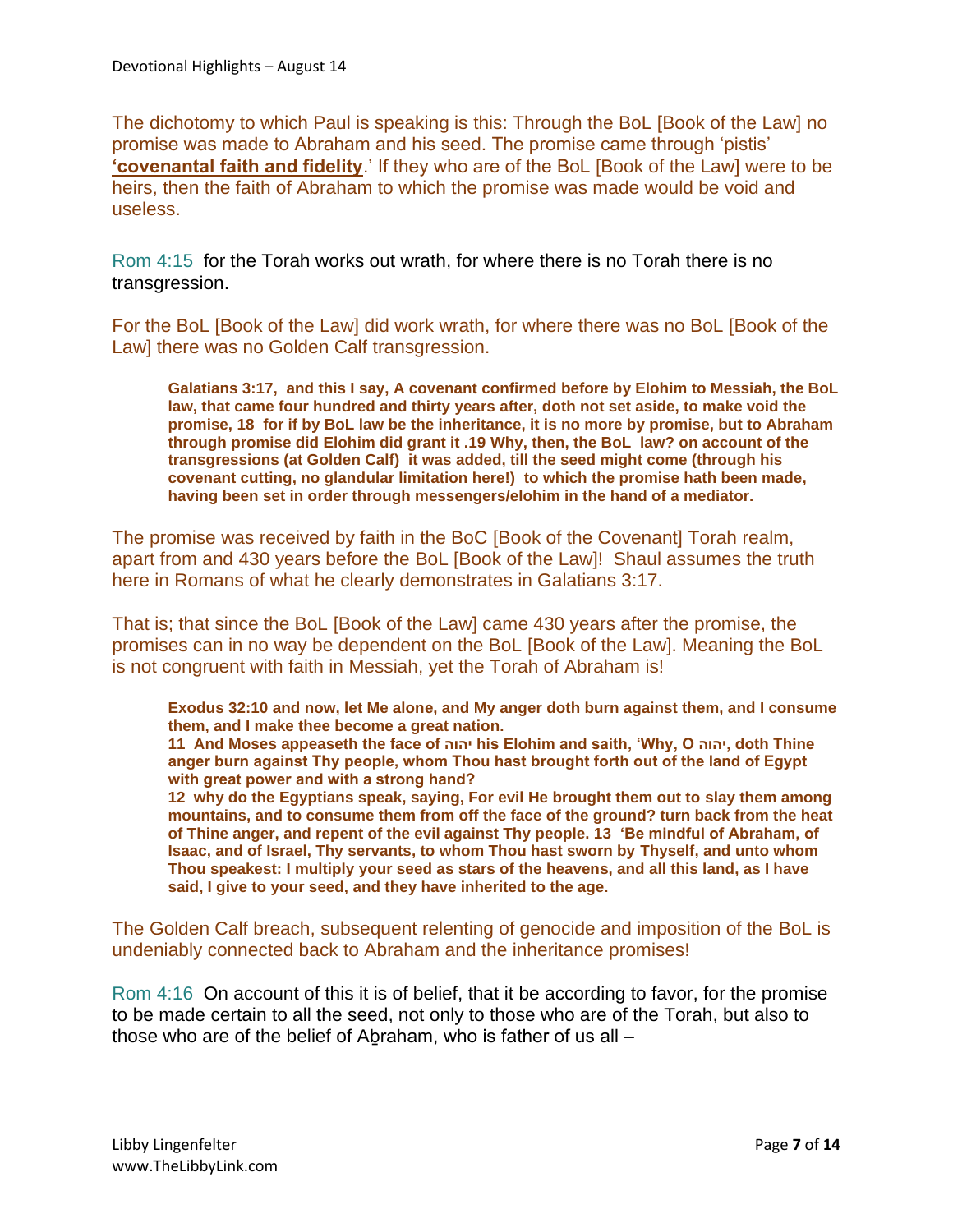Being born a descendent of Abraham does give Jews certain benefits, **but automatic salvation isn't one of them**. This was a world view that Shaul and Yahusha were up against.

May I add that we are still up against this view today.

**Matthew 3:9 – And think not to say within yourselves, We have Abraham to our father: for I say unto you, that Elohim is able of these stones to raise up children unto Abraham.**

**John 8:33 – They answered him, We be Abraham's seed, and were never in bondage to any man: how sayest thou, Ye shall be made free?**

The world to which Abraham was actually looking for was the Melchizedik world to come, the eternal covenant state: Heb. 11:10 For Abraham looked for a city which hath foundations, whose builder and maker is יהוה.

Rom 4:16 On account of this it is of belief, that it be according to favor, for the promise to be made certain to all the seed, not only to those who are of the Torah, but also to those who are of the belief of Abraham, who is father of us all -

Rom 4:17 as it has been written, **"I have made you a father of many nations"**

Gen\_17:5 – in the presence of Him whom he believed, even Elohim, who gives life to the dead and calls that which does not exist as existing,

Rom 4:18 who against *all* expectation did believe, in expectation, so that he should become father of many nations, according to what was said, **"So shall your seed be."** Gen\_15:5.

Rom 4:19 And **not having grown weak in belief**, he did not consider his own body, already dead, being about a hundred years old, and the deadness of Sarah's womb, Rom 4:20 he **did not hesitate about the promise of Elohim through unbelief**, but was strengthened in belief, giving esteem to Elohim,

Giving glory to יהוה is the hallmark of faith.

As we just read in 1Sam. 4; it is frightening thing to see His 'glory depart.' "Christians must never take the glory of God in our midst for granted, lest we wake up one day and find that **Ichabod** has become a reality among us."

**<https://www.gotquestions.org/Ichabod.html>**

[Ichabod – 'no glory']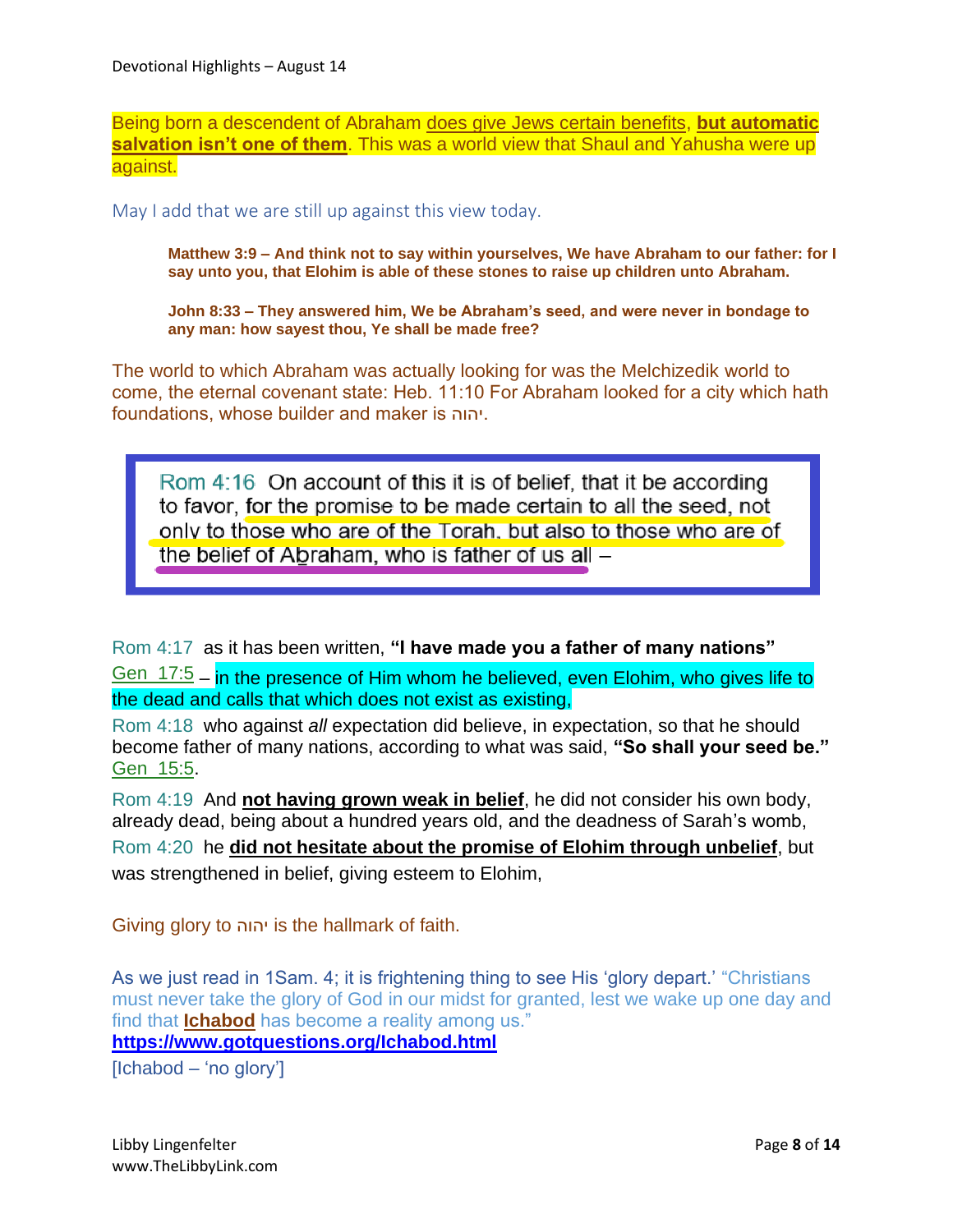Rom 4:21 and being completely persuaded that what He had promised He was also able to do.

Rom 4:22 Therefore also "it was reckoned to him for righteousness." **Gen\_15:6**. Rom 4:23 And not because of him alone was it written that **it was reckoned to him,** Gen\_15:6.

Rom 4:24 but also because of us, to whom it shall be reckoned, to us who believe in Him who raised up **יהושע** our Master from the dead,

Rom 4:25 who was delivered up because of our trespasses, and was raised for us to be declared right.

**Isaiah 53:12 Therefore I give a portion to him among the many, And with the mighty he apportioneth spoil, Because that he exposed to death his soul, And with transgressors he was numbered, And he the sin of many hath borne, And for transgressors he intercedeth.**

Yahusha was handed over because we're sinners and raised up for the sake of our justification, forensic righteousness, the redeemed being made forensically righteous.

James reminds us how faith flows into works.

**James 2:19 – Thou believest that there is one Elohim; thou doest well: the devils also believe, and tremble. But wilt thou know, O vain man, that faith without works is dead? Was not Abraham our father justified by works, when he had offered Isaac his son upon the altar? Seest thou how faith wrought with his works, and by works was faith made perfect? And the scripture was fulfilled which saith, Abraham believed Elohim , and it was imputed unto him for righteousness: and he was called the Friend of Elohim. Ye see then how that by works a man is justified, and not by faith only.**

"James" tells is that these works that we will be judged by, are the works of Royal Torah connected to Abraham, not a law that came 430 years later disconnected to Abraham!

**James 1:25 – But whoso looketh into the perfect law [Torah] of liberty, and continueth therein, he being not a forgetful hearer, but a doer of the work, this man shall be blessed in his deed.**

**James 2:12 – So speak ye, and so do, as they that shall be judged by the law [Torah] of liberty.**

And Shaul: **Ephesians 2:10 – For we are his workmanship, created in Messiah Yahusha unto good works, [Torah] which Elohim hath before ordained that we should walk in them.**

Link to Series: <https://www.torahtothetribes.com/series/romans-from-a-torah-covenant-perspective/>

#### **Jeremiah 42**

The warning is proclaimed loud and clear "DO NOT GO TO EGYPT!"; but they deceive themselves!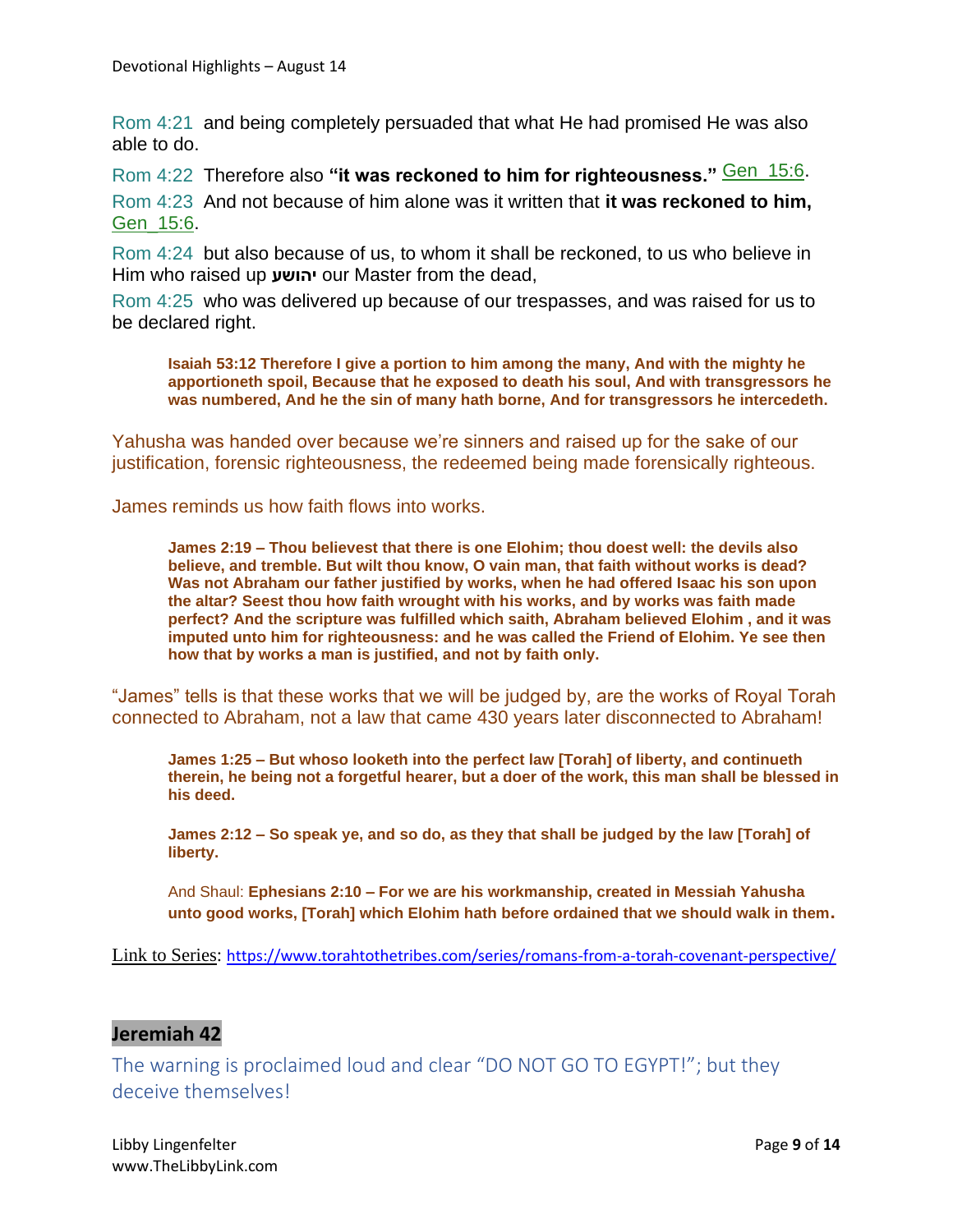#### **Warning Against Going to Egypt**

**Jer 42:1** Then all the commanders of the army, and Yohanan son of Qarěah, and Yezanyah son of Hoshayah, and all the people, from the least to the greatest, came near

Jer 42:2 and said to Yirmeyahu the prophet, "We beg you, let our petition be acceptable to you, and pray for us to **יהוה** your Elohim, for all this remnant, for we are few left of many, as your eyes see us.

Jer 42:3 "And let **יהוה** your Elohim show us the way in which we should walk and the word we should do."

Jer 42:4 And Yirmeyahu the prophet said to them, "I have heard. See, I am praying to **יהוה** your Elohim according to your words, and it shall be that I declare to you all the word **יהוה** answers you. I withhold not a word from you."

Jer 42:5 And they said to Yirmeyahu, "Let **יהוה** be a true and steadfast witness between us, if we do not do according to all the word which **יהוה** your Elohim sends us by you.

Jer 42:6 "Whether good or evil, let us obey the voice of **יהוה** our Elohim to whom we send you, in order that it might be well with us when we obey the voice of **יהוה** our Elohim."

Jer 42:7 **And after ten days** it came to be that the word of **יהוה** came to Yirmeyahu. Jer 42:8 So he called Yohanan son of Qarěah, and all the commanders of the army which were with him, and all the people from the least even to the greatest,

Jer 42:9 and said to them, "Thus said **יהוה**, the Elohim of Yisra'ěl, to whom you sent me to present your petition before Him,

- Jer 42:10 If you would indeed stay in this land, then
	- o I shall build you and not pull you down, and
	- $\circ$  I shall plant you and not pluck you up.
	- o For I have relented of the evil I have done to you.
- Jer 42:11 Do not be afraid of the sovereign of Babel, of whom you are afraid. Do not be afraid of him,' declares **יהוה**,' for I am with you, to save you and deliver you from his hand.
- Jer 42:12 And I shall show you compassion, so that he has compassion on you and let you return to your own land.'

YHWH goes on to say what will happen if they disobey and not stay in the land.

Jer 42:13 "But if you say, 'We are not staying in this land,' and so disobey the voice of **יהוה** your Elohim,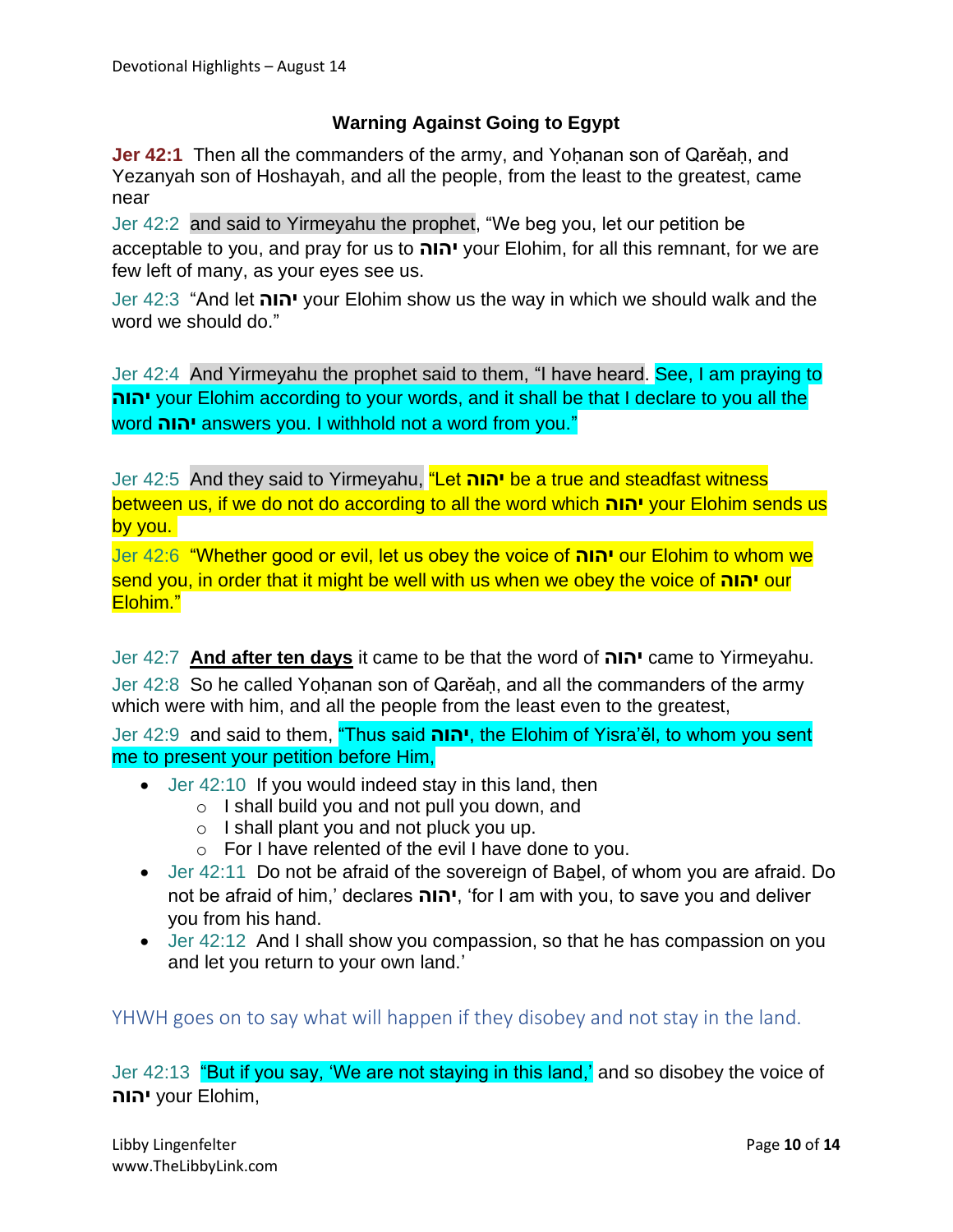#### Jer 42:14 saying, **'No, but we are going to the land of Mitsrayim so that we see no fighting, nor hear a voice of a shophar, nor hunger for bread, and there we shall stay,'**

**Jer 42:15 then hear the word of** יהוה**, O remnant of Yehuḏah! Thus said** יהוה **of hosts, the Elohim of Yisra'ěl, 'If you indeed set your faces to enter Mitsrayim, and shall go to sojourn there,**

- Jer 42:16 then it shall be that the sword which you feared overtakes you there in the land of Mitsrayim,
- and the scarcity of food of which you were afraid clings to you there in Mitsrayim, and you die there.
- Jer 42:17 And so it shall be with all the men who set their faces to go to Mitsrayim to sojourn there:
	- $\circ$  they shall die by the sword,
	- o by scarcity of food, and
	- o by pestilence,
	- $\circ$  and not one of them shall survive or escape from the evil I am bringing upon them.'

Jer 42:18 "For thus said **יהוה** of hosts, the Elohim of Yisra'ěl,

• 'As My displeasure and My wrath have been poured out on the inhabitants of Yerushalayim, **so shall My wrath be poured out on you** when you enter Mitsrayim. And you shall be an oath, and an astonishment, and a curse, and a reproach, and you shall see this place no more.'

Jeremiah goes on to tell the people "DO NOT GO TO EGYPT!". He tells them 'you deceived yourselves.' The old cliché fits well here, "The worst person you can fool is to fool yourself." This is what the commanders of the army, and Yohanan son of Qarěaḥ, and Yezanyah son of Hoshayah, and all the people, from the least to the greatest had done; they had deceived themselves.

They choose to take a journey that would lead to their demise. Every prophesy of YHWH that Jeremiah had spoken were TRUE; none had fallen short; the people still persisted in their own thoughts and ways. Jeremiah clearly states, 'I have declared it to you today.'

Jer 42:19 "**יהוה** has spoken about you, O remnant of Yehuḏah, 'Do not go to Mitsrayim!' Know for certain that I have warned you this day.

Jer 42:20 "For you deceived yourselves when you sent me to **יהוה** your Elohim, saying, 'Pray for us to **יהוה** our Elohim, and according to all that **יהוה** your Elohim says, so declare to us and we shall do it.'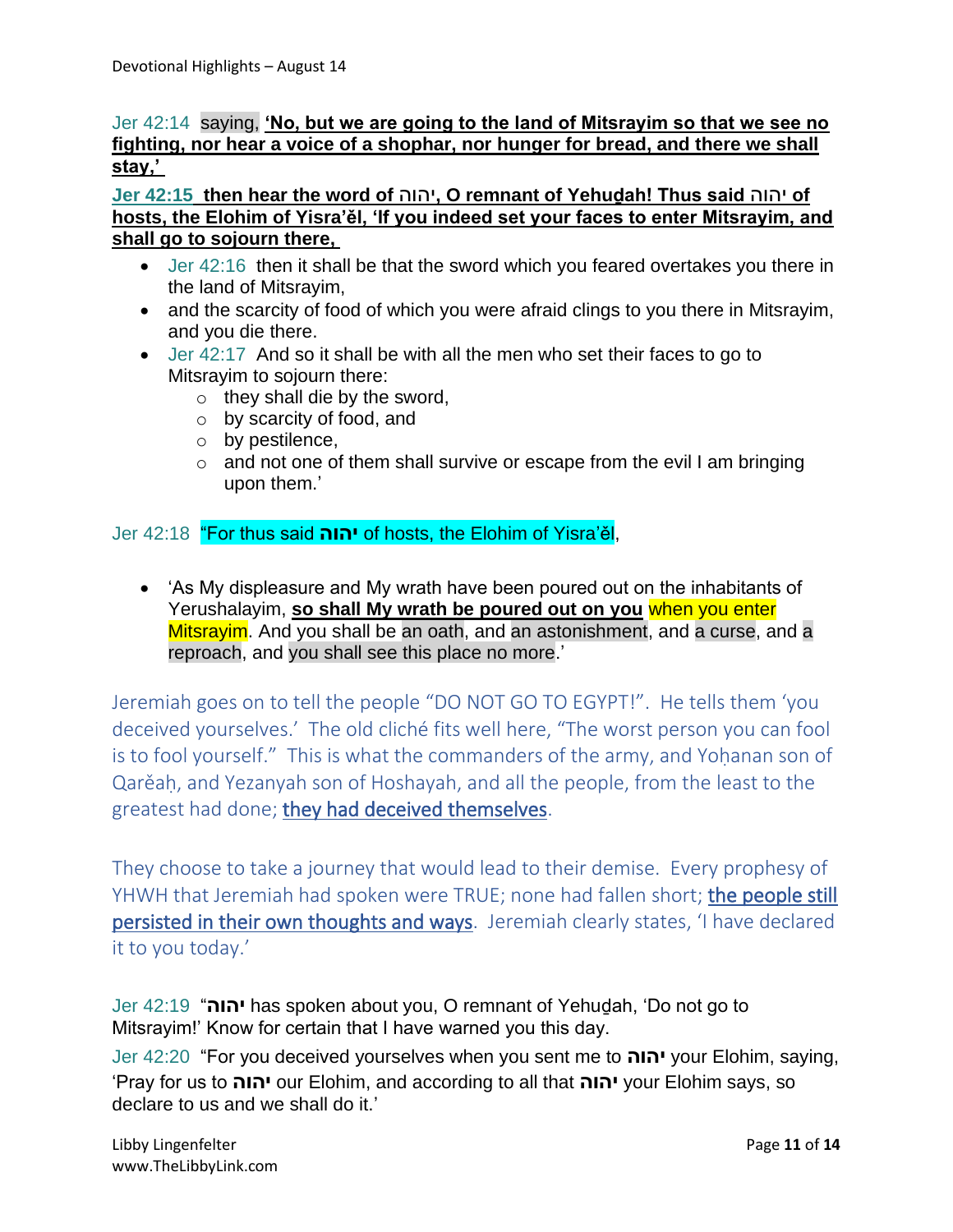Jer 42:21 "So I have declared it to you today, but you have not obeyed the voice of **יהוה** your Elohim in all which He has sent me to you.

Jer 42:22 "And now, know for certain that you shall die by the sword, by scarcity of food, and by pestilence in the place where you have desired to go to sojourn."

## **Psalm 18**

A person can choose to navigate life his 'own way' and choose his 'own paths'; or a person can turn to YHWH, the Omniscient, Omnipotent, Omnipresent, Creator of the Universe, Good Shepherd, to guide them through all the pit falls, valleys, and dangers that lay in wait in this fallen world. This is everyone's choice.

You would think everyone would choose the obvious right choice; but no, many live in a strong delusion and they believe the lie of the enemy. We just saw this in Jeremiah 42!

There is a strong lovingly committed relationship between YHWH and King David in Psalm 18. Yahusha is our Good Shepherd, and David having been a shepherd himself; understood the importance and the great need, that caring for sheep required. Otherwise, they wouldn't last long. Sheep need a shepherd, plain and simply; and we need YHWH Yahusha, the Good Shepherd!

## **YHWH Is My Rock and My Fortress**

**Psa 18:1** I love You, O **יהוה**, My strength.

Psa 18:2 **יהוה** is my rock and my stronghold and my deliverer; My Ěl is my rock, I take refuge in Him; My shield and the horn of my deliverance, my high tower.

Psa 18:3 I call upon **יהוה**, the One to be praised, And I am saved from my enemies.

Psa 18:4 The cords of death surrounded me, And the floods of Beliya'al made me afraid.

Psa 18:5 The cords of She'ol were all around me; The snares of death were before me.

Psa 18:6 In my distress I called upon **יהוה**, And to my Elohim I cried; He heard my voice from His Hěḵal, And my cry went before Him, into His ears.

Psa 18:7 And the earth shook and trembled; Even the foundations of the mountains were troubled And they shook, because He was wroth.

Psa 18:8 Smoke went up from His nostrils, And consuming fire from His mouth; Coals were kindled by it.

Psa 18:9 And He bowed the heavens and came down, And thick darkness was under His feet.

Psa 18:10 And He rode upon a keruḇ, and flew; He flew upon the wings of the wind.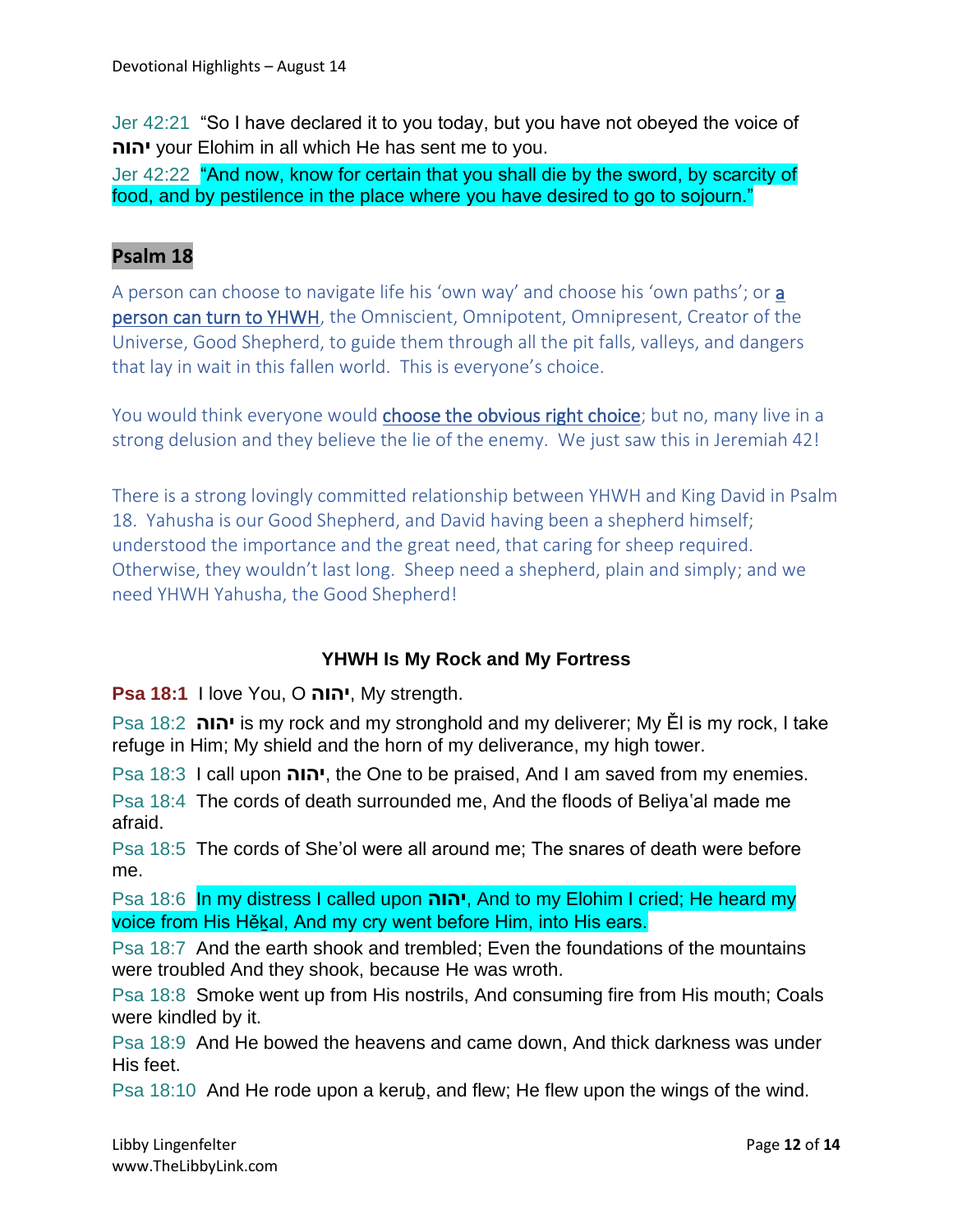Psa 18:11 He made darkness His covering; Around Him His booth, Darkness of waters, thick clouds of the skies.

Psa 18:12 From the brightness before Him, His thick clouds passed, hail and coals of fire.

Psa 18:13 And **יהוה** thundered in the heavens, And the Most High sent forth His voice, Hail and coals of fire.

Psa 18:14 And He sent out His arrows and scattered them, And much lightning, and confused them.

Psa 18:15 And the channels of waters were seen, And the foundations of the world were uncovered At Your rebuke, O **יהוה**, At the blast of the breath of Your nostrils.

Psa 18:16 He sent from above, He took me; He drew me out of many waters.

Psa 18:17 He delivered me from my strong enemy, And from those hating me, For they were stronger than I.

Psa 18:18 They confronted me in the day of my calamity, But **יהוה** was my support.

Psa 18:19 And He brought me out into a large place; He delivered me for He delighted in me.

Psa 18:20 **יהוה** rewarded me according to my righteousness; According to the cleanness of my hands He repaid me.

Psa 18:21 For I have guarded the ways of **יהוה**, And have not acted wrongly against my Elohim.

Psa 18:22 For all His right-rulings are before me, And I did not turn from His laws.

Psa 18:23 And I am perfect before Him, And I guard myself from my crookedness.

Psa 18:24 And **יהוה** repays me according to my righteousness, According to the cleanness of my hands before His eyes.

Psa 18:25 With the lovingly-committed You show Yourself lovingly-committed; With the perfect one You show Yourself perfect;

Psa 18:26 With the clean You show Yourself clean; And with the crooked You show Yourself twisted.

Psa 18:27 For You save the afflicted people, But bring down those whose eyes are haughty.

Psa 18:28 For You Yourself light my lamp; **יהוה** my Elohim makes my darkness light.

Psa 18:29 For with You I run against a band, And with my Elohim I leap over a wall.

Psa 18:30 The Ěl – His way is perfect; The Word of **יהוה** is proven;a He is a shield to all who take refuge in Him. Footnote: <sup>a</sup> Psa\_12:6, Psa\_119:140, Pro\_30:5.

Psa 18:31 For who is Eloah, besides **יהוה** ?And who is a rock, except our Elohim?

Psa 18:32 **It is Ěl who girds me with strength, And makes my way perfect,**

Psa 18:33 Making my feet like the feet of deer, And sets me on my high places,

Psa 18:34 Teaching my hands for battle, So that my arms shall bend a bow of bronze.

Psa 18:35 And You give me the shield of Your deliverance; And Your right hand